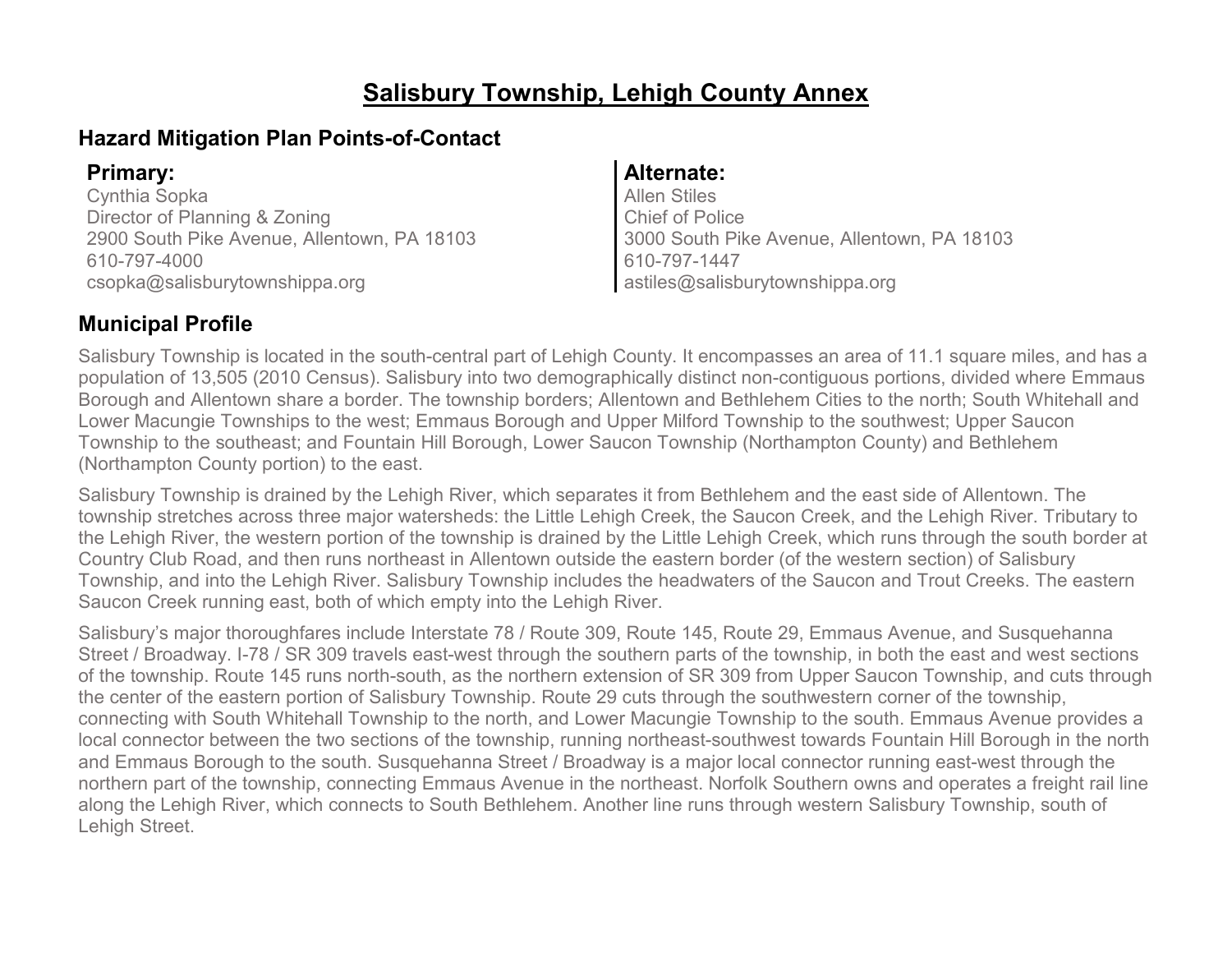### **Municipal Participation**

1. Identify municipal stakeholders to be involved in the planning process such as, floodplain administrator, public works, emergency management, engineers, planners, etc., and include their specific role in the process.

| John Andreas, Director of Public Works | Jim Levernier, Forman, Public Works     |
|----------------------------------------|-----------------------------------------|
| <b>Role: Public Work Director</b>      | <b>Role: Public Works</b>               |
| Cathy Bonaskewich, Township Manager    | Chief of Police                         |
| Role:                                  | <b>Role: Township Police Department</b> |
| Dustin Grow, Fire Inspector            | Sgt. Donald Sabo                        |
| Role: Lead Fire Inspector              | Role: Township Police                   |

David Tomcics, Salisbury Township Eastern Fire Department Role: Emergency response and recovery

Joshua Wells, Salisbury Township Western Fire Department Role: Emergency response and recovery

Cynthia Sopka, Environmental Scientist, Director of Planning and Zoning Role: Floodplain Administrator

Sandy Nicolo, Code Official / MS4 Coordinator Role: Stormwater management MS4 and Code Enforcement

Jeffrey Tapler, Emergency Management Director Role: Emergency Management Coordinator

2. Identify community stakeholders such as; neighborhood groups, religious groups, major employers / businesses, etc., that will be informed and / or involved in the planning process and describe how they will be involved.

Recommend coordination with the Lehigh Valley Health Network; Salisbury Township Police Department; and Salisbury Township Manager, Cathy Bonaskewich.

Recommend participation with the Salisbury School District, Swain School, St. Thomas More and the Charter School of Art in Salisbury Township.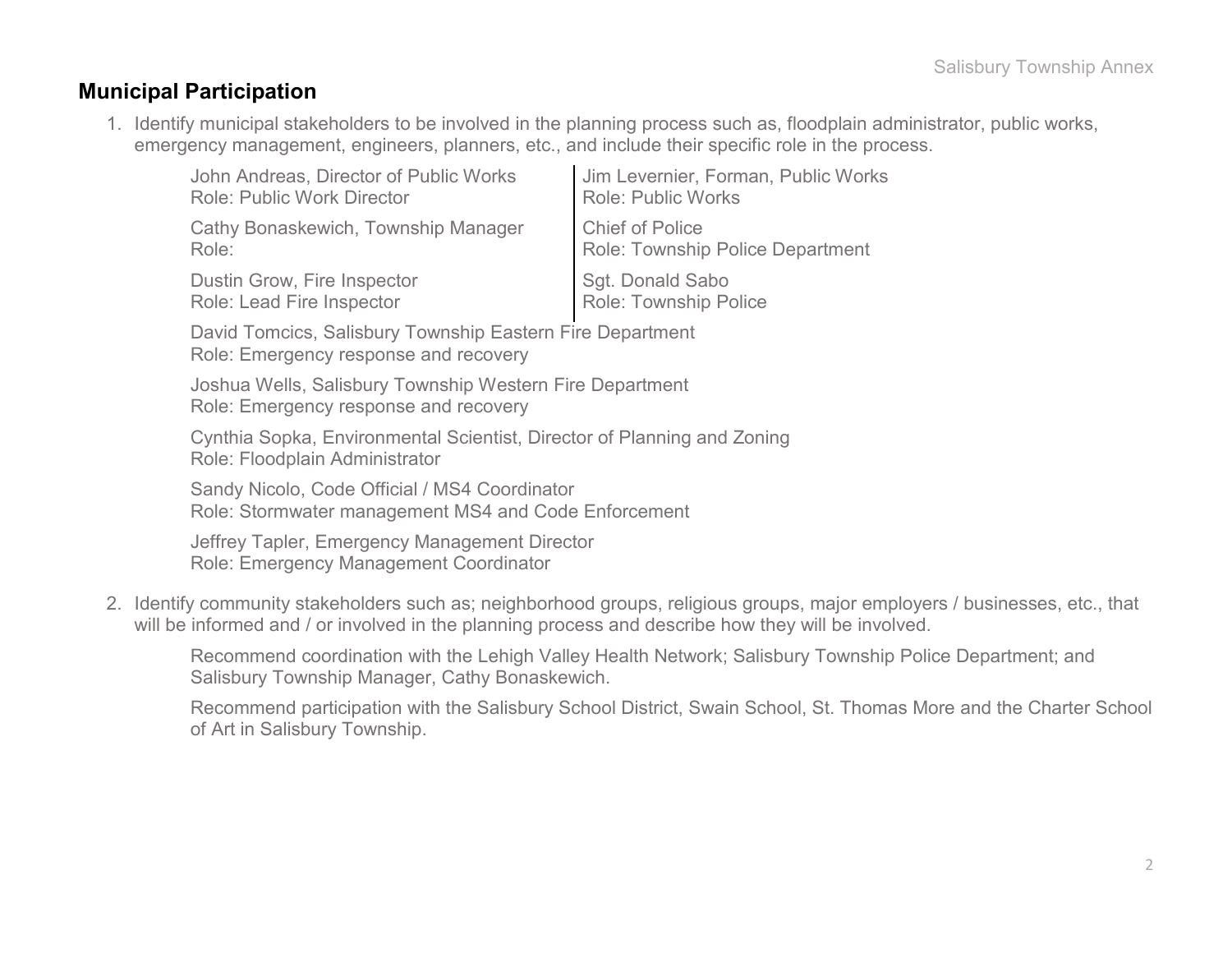### **Municipal Participation –** *continued*

3. Describe how the public **will be engaged** in the current planning process examples, newsletters, social media, etc., **and how they were engaged** since the 2013 Hazard Mitigation Plan.

Utilize the Township website to address Hazard Mitigation Plan 2018; use local media, Salisbury Press and Morning Call News; social media Facebook, announcements to residents via Township emails, and utilize the Township website to inform the public of the Hazard Mitigation Plan 2018.

#### **Compliance with the National Flood Insurance Program (NFIP)**

| Topic                                                                                                                                             | Identify source of information, if<br>different from the one listed.  | <b>Additional Comments</b>                                                                                                                                |
|---------------------------------------------------------------------------------------------------------------------------------------------------|-----------------------------------------------------------------------|-----------------------------------------------------------------------------------------------------------------------------------------------------------|
| <b>1. Staff Resources</b>                                                                                                                         |                                                                       |                                                                                                                                                           |
| Is the Community Floodplain Administrator (FPA) or NFIP Coordinator certified?                                                                    | <b>Community FPA</b>                                                  | <b>No</b>                                                                                                                                                 |
| Is floodplain management an auxiliary function?                                                                                                   | <b>Community FPA</b>                                                  | Yes                                                                                                                                                       |
| Provide an explanation of NFIP administration services (e.g., permit review, GGIS,<br>education or outreach, inspections, engineering capability) | <b>Community FPA</b>                                                  | Familiarity with GIS; MS in<br>Environmental Science; Biology and<br><b>Aquatic Ecosystems</b>                                                            |
| What are the barriers to running an effective NFIP program in the community, if any?                                                              | <b>Community FPA</b>                                                  | Only barrier would be to support<br>riparian zones and have FEMA<br>support via GIS for flood zones and<br>unmapped streams are a concern<br>on flooding. |
| 2. Compliance History                                                                                                                             |                                                                       |                                                                                                                                                           |
| Is the community in good standing with the NFIP?                                                                                                  | State NFIP Coordinator, FEMA NFIP<br>Specialist, or community records | Yes                                                                                                                                                       |
| Are there any outstanding compliance issues (i.e., current violations)?                                                                           |                                                                       | Not at this time                                                                                                                                          |
| When was the most recent Community Assistance Visits (CAV) or Community<br><b>Assistance Contact (CAC)?</b>                                       |                                                                       | N/A                                                                                                                                                       |
| Is a CAV or CAC scheduled or needed?                                                                                                              |                                                                       | N/A                                                                                                                                                       |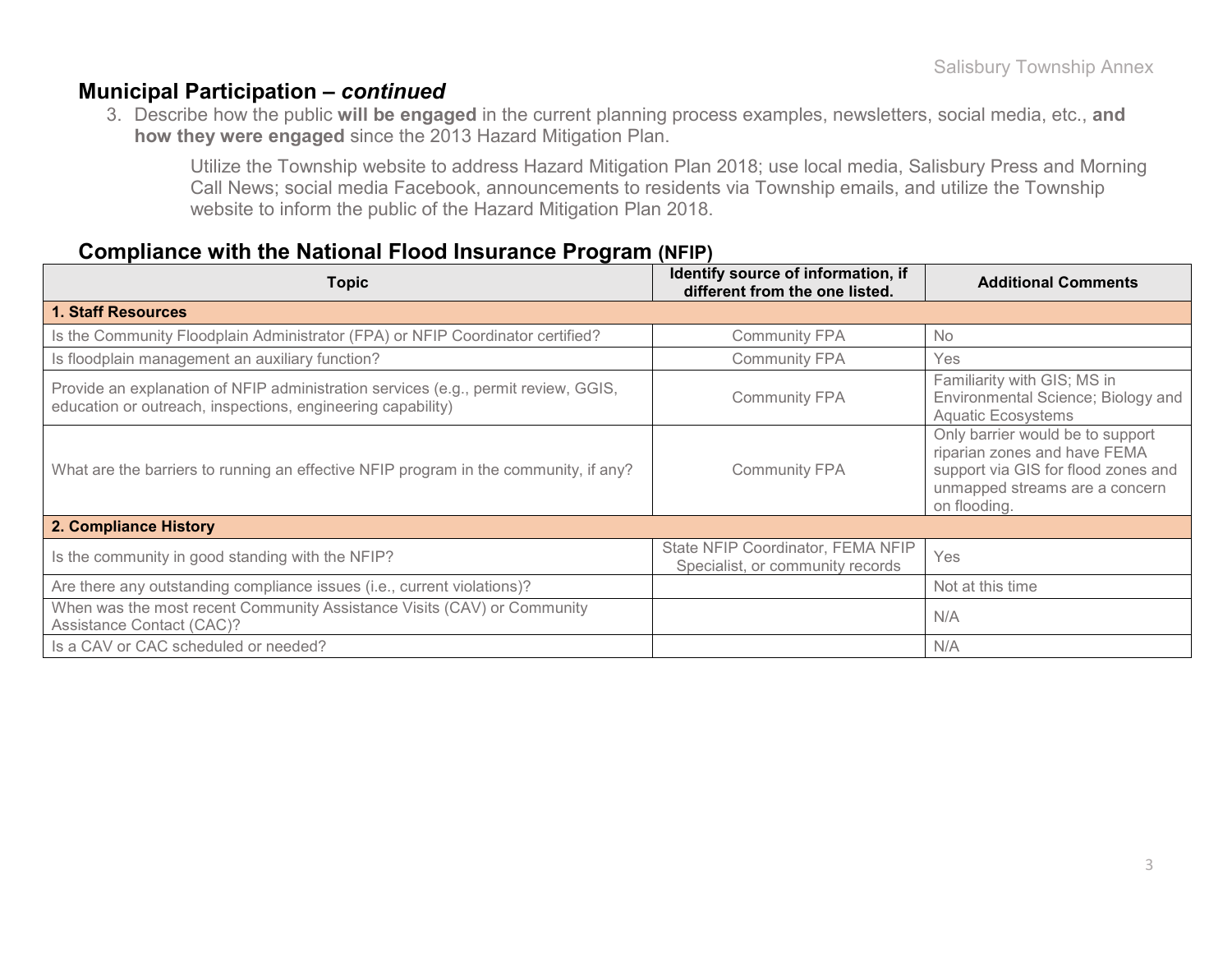# **Compliance with the National Flood Insurance Program (NFIP) –** *continued*

| <b>Topic</b>                                                                                                                                     | Identify source of information, if<br>different from the one listed.     | <b>Additional Comments</b>                                                                                                                                                    |
|--------------------------------------------------------------------------------------------------------------------------------------------------|--------------------------------------------------------------------------|-------------------------------------------------------------------------------------------------------------------------------------------------------------------------------|
| 3. Regulation                                                                                                                                    |                                                                          |                                                                                                                                                                               |
| When did the community enter the NFIP?                                                                                                           | <b>NFIP Community Status Book</b>                                        | 12/28/1973                                                                                                                                                                    |
| Are the Flood Insurance Rate Maps (FIRMs) digital or paper?<br>How are residents assisted with mapping?                                          | <b>Community FPA</b>                                                     | Most maps are digital - refer<br>residents to FEMA.GOV as well as<br>seek engineering guidance.                                                                               |
| Do floodplain regulations meet or exceed FEMA or State minimum requirements?<br>If so, in what ways?                                             | <b>Community FPA</b>                                                     | Major surface waterway has a 100-<br>foot buffer from top of bank, and<br>the minor surface waterway has a<br>75-foot buffer from top of stream<br>bank.                      |
| Describe the permitting process                                                                                                                  | Community FPA, State, FEMA NFIP                                          | Pennsylvania Department of<br><b>Environmental Protection issues</b><br>Chapter 105, or Lehigh<br><b>Conservation District is authorized</b><br>to issue Chapter 105 permits. |
| <b>4. Insurance Summary</b>                                                                                                                      |                                                                          |                                                                                                                                                                               |
| How many NFIP policies are in the community?<br>What is the total premium and coverage?                                                          | State NFIP Coordinator or<br><b>FEMA NFIP Specialist</b>                 | Unknown                                                                                                                                                                       |
| How many claims have been paid in the community? What is the total amount of<br>paid claims? How many substantial damage claims have there been? | FEMA NFIP or<br><b>Insurance Specialist</b>                              | Zero $(0)$                                                                                                                                                                    |
| How many structures are exposed to flood risk within the community?                                                                              | <b>Community FPA or GIS Analyst</b>                                      | Zero $(0)$                                                                                                                                                                    |
| Describe any areas of flood risk with limited NFIP policy coverage                                                                               | Community FPA or<br><b>FEMA Insurance Specialist</b>                     | Zero $(0)$                                                                                                                                                                    |
| 5. Community Rating System (CRS)                                                                                                                 |                                                                          |                                                                                                                                                                               |
| Does the community participate in CRS?                                                                                                           | Community FPA, State, or FEMA NFIP                                       | Unknown                                                                                                                                                                       |
| If so, what is the community's CRS Class Ranking?                                                                                                | Flood Insurance Manual<br>(http://www.fema.gov/floodinsurancemanual.gov) | Unknown                                                                                                                                                                       |
| What categories and activities provide CRS points and how can the Class be<br>improved?                                                          |                                                                          | Unknown                                                                                                                                                                       |
| Does the plan include CRS planning requirements?                                                                                                 | Community FPA, FEMA CRS<br>Coordinator, or ISO representative            | Unknown                                                                                                                                                                       |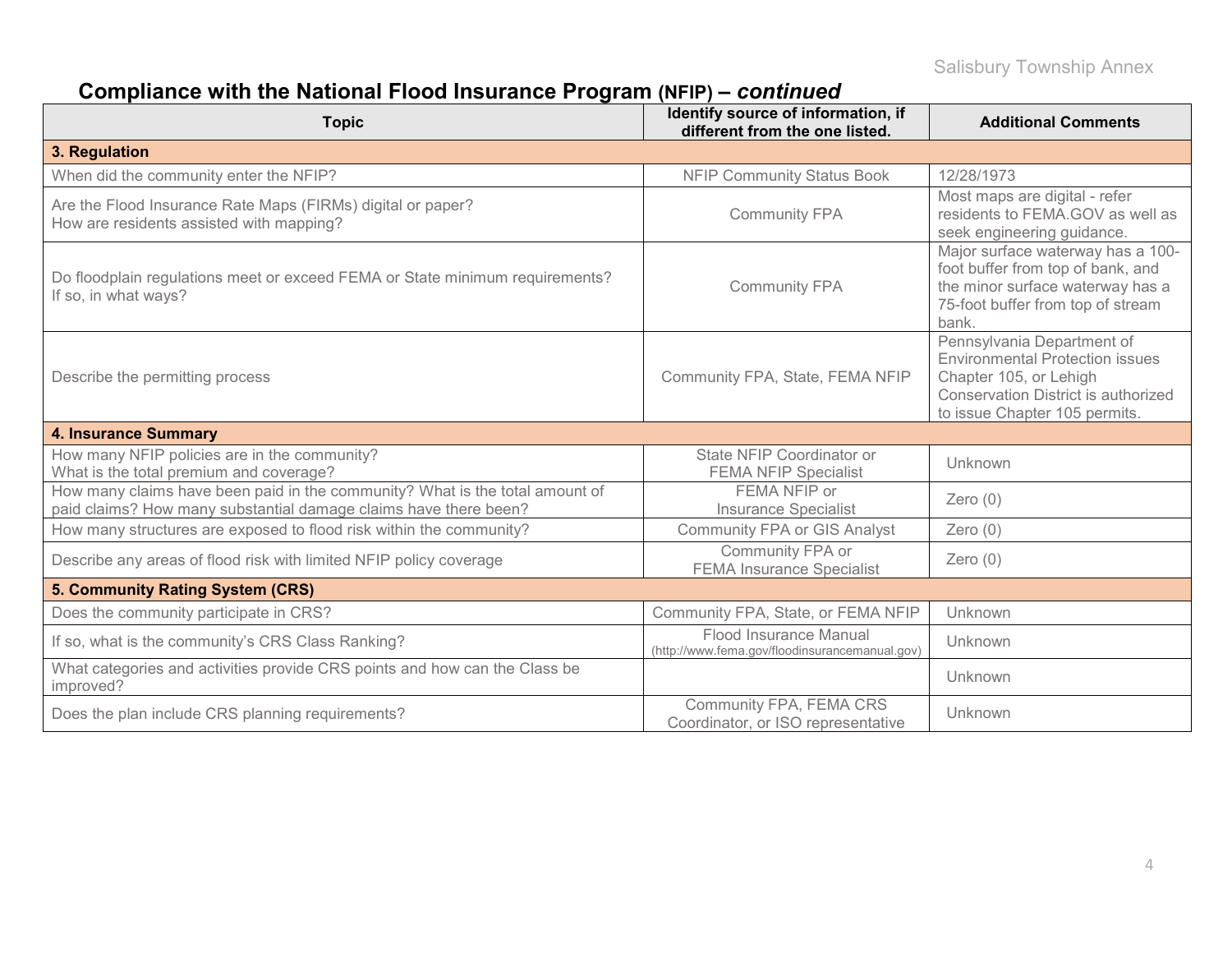### **Community Assets**

Community assets are defined to include anything that is important to the character as well as the function of a community, and can be described in four categories, they are; people, economy, natural environment and built environment. Please identify the community assets and location under each category.

#### **1. People**

 Concentrations of vulnerable populations such as the elderly, physically or mentally disabled, non-English speaking, and the medically or chemically dependent.

Devon House Assisted Living Facility Woodland Terrace Nursing Home Jah Jireh Nursing Care and Assisted Living Facility for Jehovah Witness Facility Kids Peace youth program for children of special needs Eastern Comfort Assisted Living Facility

 Types of visiting populations where large numbers of people are concentrated such as visitors for special events and students.

Salisbury Township School District – Western Salisbury Elementary School, Harry S. Truman Elementary School, Salisbury Middle School, and Salisbury High School St. Thomas More School Arts Academy Charter School Swain School Lehigh Valley Christian Academy

#### **2. Economy**

Major employers, primary economic sectors such as agriculture and commercial centers where losses would have a severe impact on the community.

Incorporates the South Mall Cedar Crest Professional Park – medical and dental offices Lehigh Valley Health Network Lehigh County Correctional Facility Lehigh County Detoxification Center The Auto Mile – Scott Chevrolet and Volvo, Vinart, Wendy's, AT&T Store, UPS Store, Staples, Kost Tires Harris Rebar Pidcock Engineering Company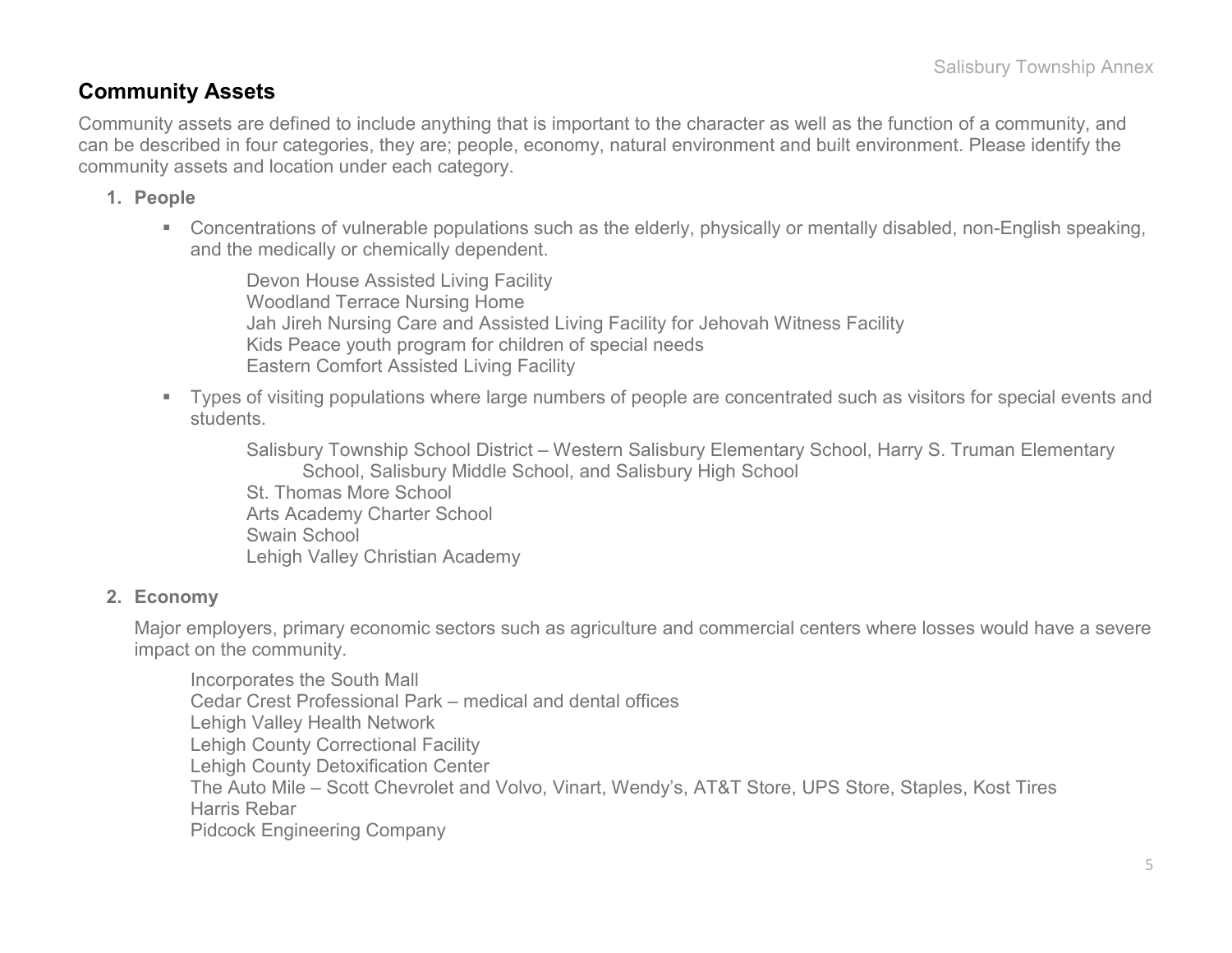### **Community Assets –** *continued*

#### **3. Natural Environment**

Those areas / features that can provide protective functions that reduce the magnitude of hazard events such as, wetlands or riparian areas, and other environmental features important to protect.

Salisbury Township is bound between two mountains – Lehigh Mountain and South Mountain. Both mountain ranges provide protection from severe storms. Both mountains have a substantial amount of trees and shrub, some of which have been damaged from previous storms or impaired by invasive vegetation, insects or blight. The steep slopes provide some protection of the natural environment. However, both mountains host hydrologic features such as ground water seeps, vernal pools, wetlands, and first order streams that attempt to flow towards the watercourse of Trout Creek Corridor. The water features often traverse through property as it flows toward the Trout Creek Corridor. The flow of water originates from stormwater impacts and often flows through residential properties that may create havoc for the homeowner.

Salisbury Township developed a Natural Resources Inventory in June 2011 with the intent to identify the natural environment. Salisbury Township also developed an Open Space Plan in 2015.

#### **4. Built Environment**

- Existing structures such as, concentrations of buildings that may be more vulnerable to hazards based on location, age, construction type and / or condition of use.
- **Infrastructure systems such as water and wastewater facilities, power utilities, transportation systems,** communication systems, energy pipelines and storage.

Salisbury Township Department of Public Works maintains the water and waste water systems along with the stormwater facilities.

 High potential loss facilities such as, dams, locations that house hazardous materials, military and / or civilian defense installations.

Not applicable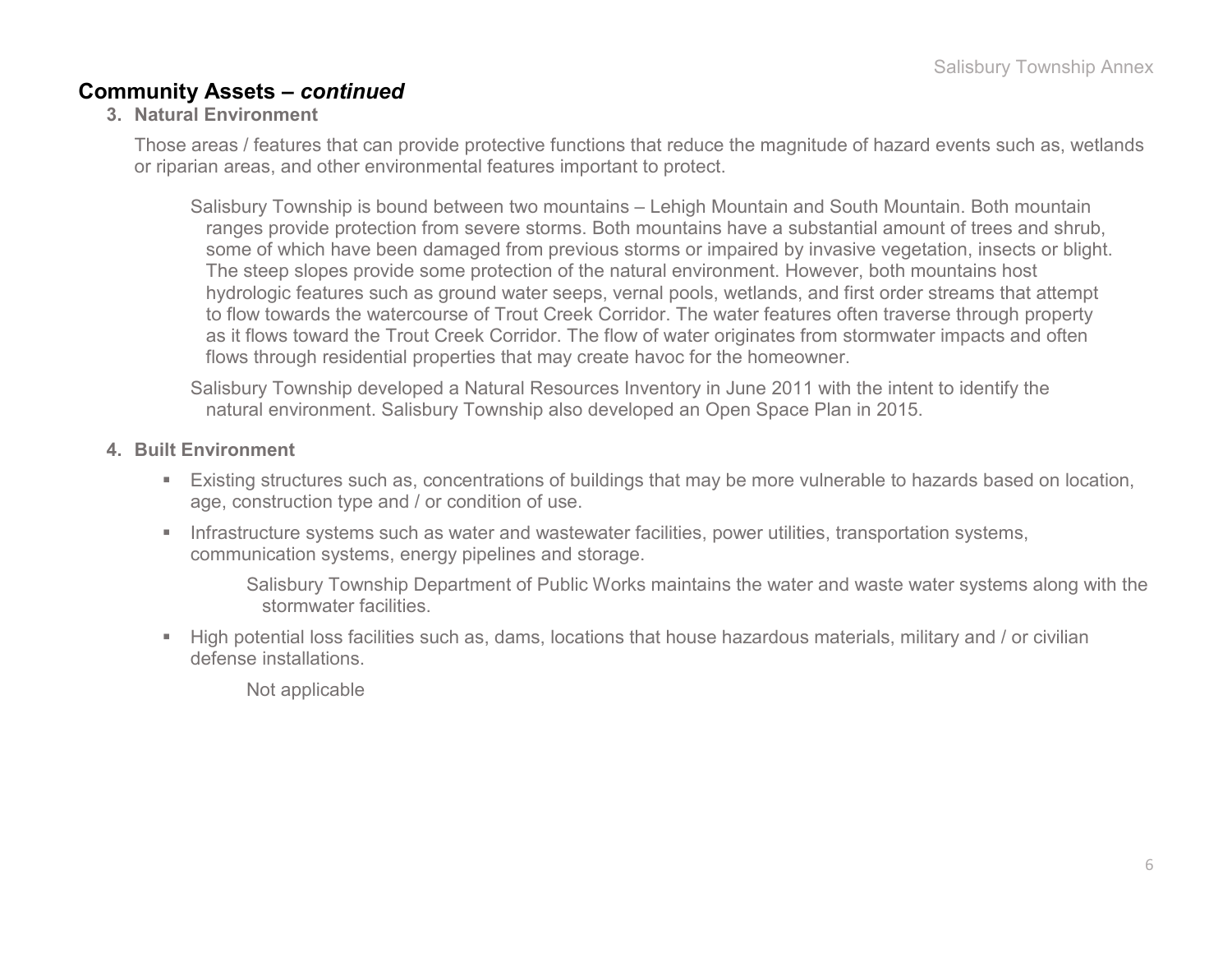#### **Community Assets –** *continued*

 Critical facilities such as, hospitals, medical facilities, police and fires stations, emergency operations centers, shelters, schools and airports / heliports.

Lehigh Valley Health Network Cedar Crest Professional Park Western Salisbury Fire Department Eastern Salisbury Fire Department Salisbury Township Police Department and the K-9 Team Fire Inspector Program Lehigh Valley Health Network heliport Queen City Airport, located in City of Allentown, has a fly zone over Salisbury Township Lehigh Valley International Airport has a fly zone over Salisbury Township

Cultural / historical resources such as, museums, parks, stadiums, etc.

Lundberg Park Franko Farm Recreation Area<br>Green Acres Park Franko Farm Recreation Area Green Acres Park New York Walking Purchase Park Laubach Park Laubach Park Dodson Park Devonshire Park **A** small village of Waldheim Park has historical value.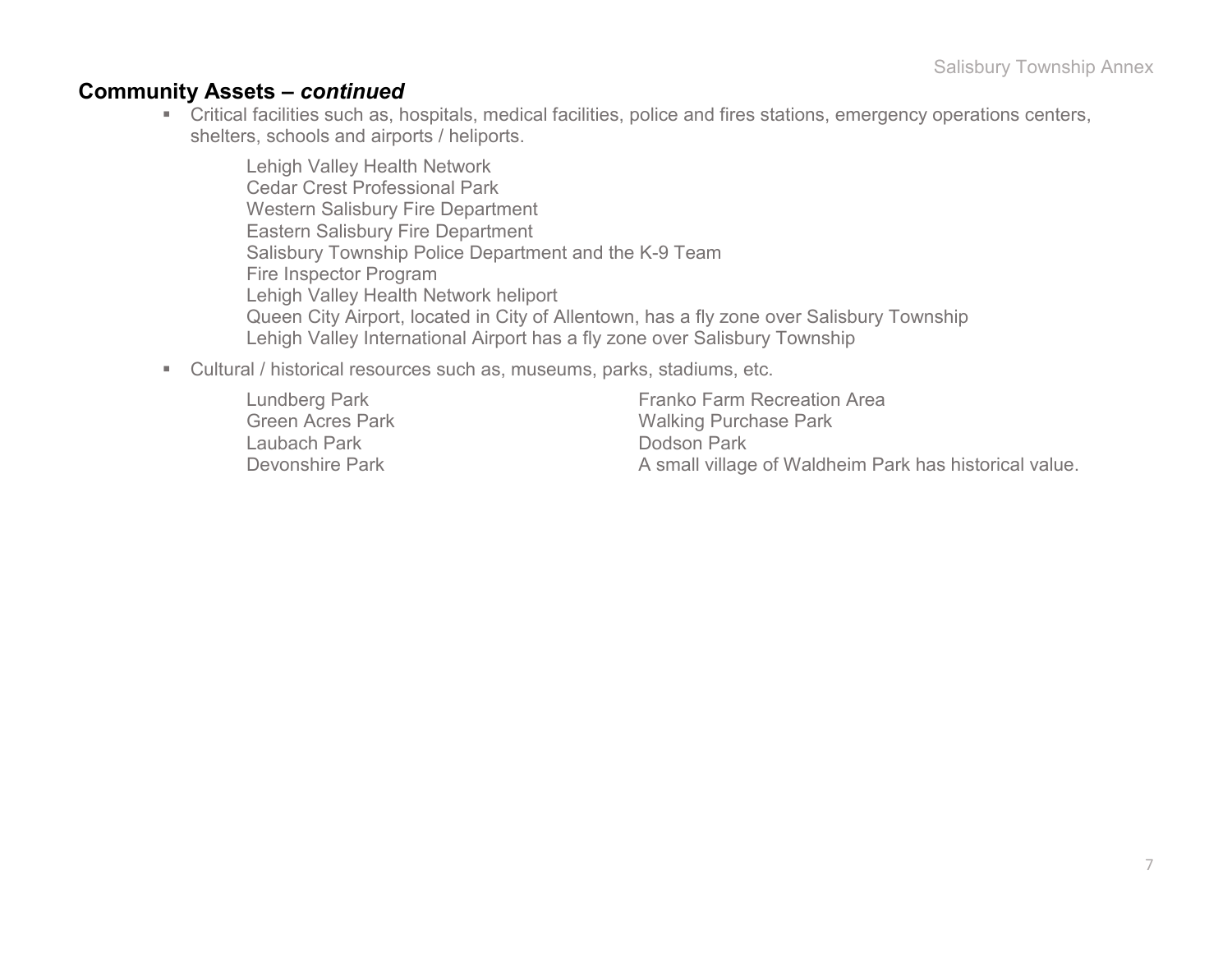# **Capability Assessment**

|             |                                                                        | <b>Status</b>         |                                                              |                      |                                                     | <b>Effect on</b><br><b>Hazard Loss</b>                 |                                                               | <b>Has the 2013</b>                                                                              | How can                                                                                                                    |                                                |
|-------------|------------------------------------------------------------------------|-----------------------|--------------------------------------------------------------|----------------------|-----------------------------------------------------|--------------------------------------------------------|---------------------------------------------------------------|--------------------------------------------------------------------------------------------------|----------------------------------------------------------------------------------------------------------------------------|------------------------------------------------|
| Capability  | $\checkmark$ Regulatory<br>$\checkmark$ Tools<br>$\checkmark$ Programs | Place<br>$\mathbf{a}$ | <b>Date</b><br><b>Adopted</b><br><b>or</b><br><b>Updated</b> | Development<br>Under | Department /<br><b>Agency</b><br><b>Responsible</b> | <b>Reduction:</b><br>-Supports<br>-Neutral<br>-Hinders | <b>Change since</b><br>2013 Plan?<br>+ Positive<br>- Negative | Plan been<br>integrated<br>into the<br><b>Regulatory</b><br><b>Tool/Program</b><br>? If so, how? | these<br>capabilities<br>be expanded<br>and improved<br>to reduce<br>risk?                                                 | <b>Additional</b><br><b>Comments</b>           |
|             | Comprehensive Plan                                                     | $\times$              | 9/2012                                                       |                      | Planning<br>Commission                              |                                                        | No                                                            | Environmental<br>features to<br>address<br>natural<br>features and<br>hydrology.                 | Reduce<br>impact from<br>water or<br>stormwater<br>affecting<br>homes.                                                     |                                                |
|             | Capital Improvement Plan                                               |                       |                                                              |                      |                                                     |                                                        | N/A                                                           |                                                                                                  |                                                                                                                            |                                                |
|             | Economic Development Plan                                              |                       |                                                              |                      |                                                     |                                                        | N/A                                                           |                                                                                                  |                                                                                                                            |                                                |
| Regulatory  | Continuity of Operations Plan                                          |                       |                                                              |                      |                                                     |                                                        | N/A                                                           |                                                                                                  | Create a plan                                                                                                              |                                                |
|             | Stormwater Management Plan /<br>Ordinance                              | $\times$              | 7/2005                                                       |                      |                                                     |                                                        |                                                               |                                                                                                  |                                                                                                                            | Little Lehigh<br>Creek,<br>Catasauqua<br>Creek |
|             | Open Space Management Plan<br>(or Parks/Rec., Greenways Plan)          | $\times$              | 12/2005                                                      |                      |                                                     |                                                        |                                                               |                                                                                                  |                                                                                                                            |                                                |
| ×           | <b>Natural Resource Protection Plan</b>                                | $\times$              | 6/1/2011                                                     |                      |                                                     |                                                        |                                                               |                                                                                                  |                                                                                                                            |                                                |
| 1. Planning | <b>Transportation Plan</b>                                             |                       |                                                              |                      |                                                     |                                                        |                                                               |                                                                                                  |                                                                                                                            |                                                |
|             | <b>Historic Preservation Plan</b>                                      | $\times$              |                                                              |                      |                                                     |                                                        |                                                               |                                                                                                  |                                                                                                                            |                                                |
|             | Floodplain Management Plan                                             |                       |                                                              |                      |                                                     |                                                        |                                                               |                                                                                                  |                                                                                                                            |                                                |
|             | <b>Farmland Preservation</b>                                           |                       |                                                              |                      |                                                     |                                                        |                                                               |                                                                                                  | Availability to<br>have<br>generators,<br>tents, cots,<br>radios,<br>flashlights,<br>fuel pumps<br>command post<br>centers |                                                |
|             | <b>Evacuation Plan</b>                                                 |                       |                                                              |                      |                                                     |                                                        |                                                               |                                                                                                  |                                                                                                                            |                                                |
|             | Disaster Recovery Plan                                                 |                       |                                                              |                      |                                                     |                                                        |                                                               |                                                                                                  |                                                                                                                            |                                                |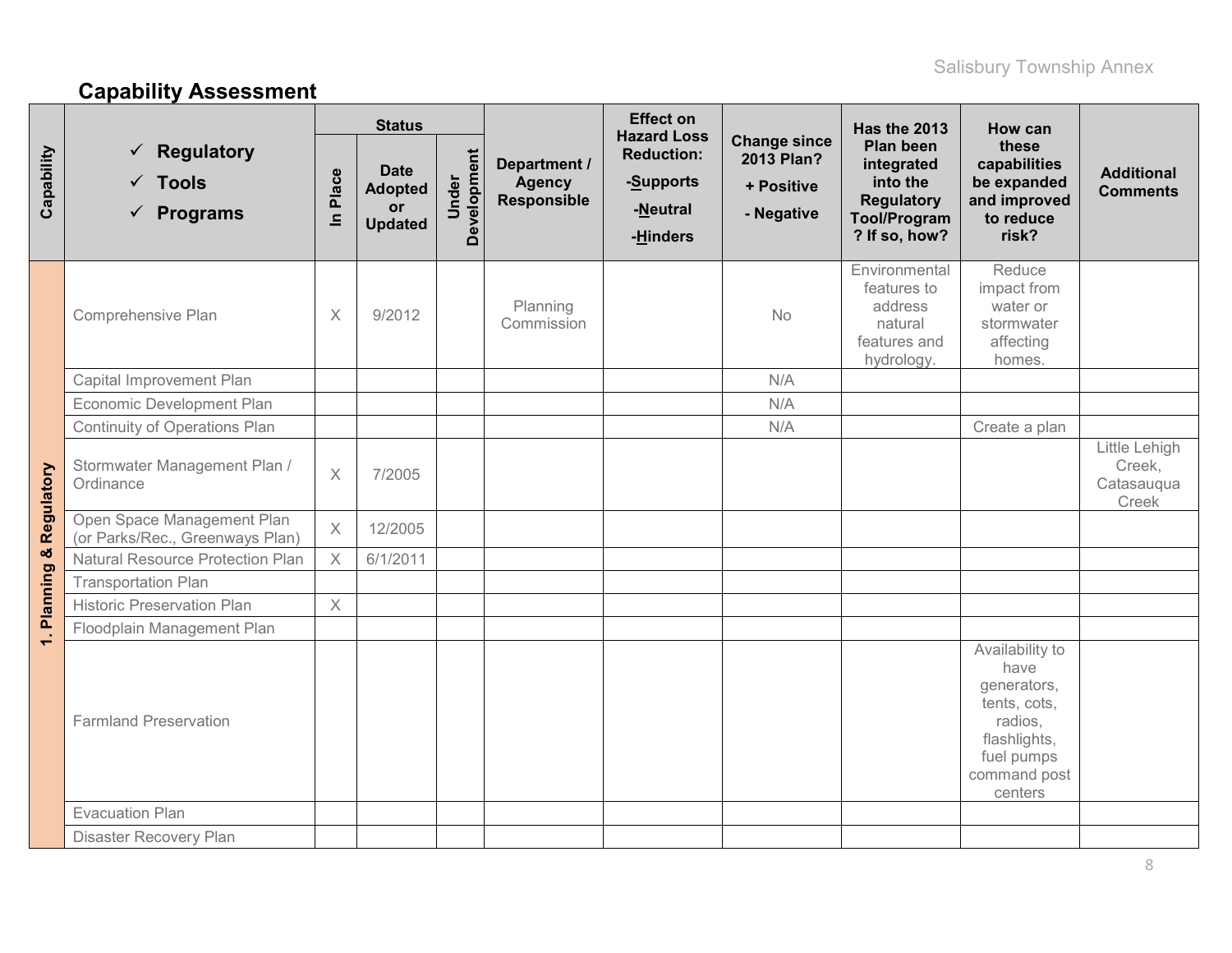|                             |                                                                        |            | <b>Status</b>                                         |                      |                                              | <b>Effect on</b>                                                             |                                                               | Has the 2013                                                                                     | How can                                                                    |                                      |
|-----------------------------|------------------------------------------------------------------------|------------|-------------------------------------------------------|----------------------|----------------------------------------------|------------------------------------------------------------------------------|---------------------------------------------------------------|--------------------------------------------------------------------------------------------------|----------------------------------------------------------------------------|--------------------------------------|
| Capability                  | $\checkmark$ Regulatory<br>$\checkmark$ Tools<br>$\checkmark$ Programs | Place<br>르 | <b>Date</b><br><b>Adopted</b><br>or<br><b>Updated</b> | Under<br>Development | Department /<br><b>Agency</b><br>Responsible | <b>Hazard Loss</b><br><b>Reduction:</b><br>-Supports<br>-Neutral<br>-Hinders | <b>Change since</b><br>2013 Plan?<br>+ Positive<br>- Negative | Plan been<br>integrated<br>into the<br><b>Regulatory</b><br><b>Tool/Program</b><br>? If so, how? | these<br>capabilities<br>be expanded<br>and improved<br>to reduce<br>risk? | <b>Additional</b><br><b>Comments</b> |
|                             | Hazard Mitigation Plan                                                 |            |                                                       | $\times$             | Emergency<br>Management                      |                                                                              |                                                               | N/A                                                                                              |                                                                            |                                      |
|                             | <b>Emergency Operations Plan</b>                                       | $\times$   | 2011                                                  |                      | Emergency<br>Management                      |                                                                              |                                                               |                                                                                                  | Update as<br>needed                                                        |                                      |
| Regulatory<br>ಯ<br>Planning | <b>Zoning Regulations</b>                                              | $\times$   | 2014                                                  |                      |                                              |                                                                              |                                                               | Updated<br>zoning to<br>protect<br>buildings from<br>construction in<br>wet areas.               | Prevent<br>construction in<br>areas with<br>high water<br>table            |                                      |
|                             | <b>Floodplain Regulations</b>                                          | $\times$   |                                                       |                      |                                              |                                                                              |                                                               |                                                                                                  | Restrict<br>developing in<br>high water<br>table or<br>floodplain          |                                      |
| $\div$                      | <b>NFIP Participation</b>                                              | X          |                                                       |                      |                                              |                                                                              |                                                               |                                                                                                  |                                                                            |                                      |
|                             | <b>Building Code</b>                                                   | $\times$   |                                                       |                      |                                              |                                                                              |                                                               |                                                                                                  |                                                                            |                                      |
|                             | Fire Code                                                              | X          |                                                       |                      |                                              |                                                                              |                                                               |                                                                                                  | International<br>Fire Code<br>update                                       |                                      |
|                             | Other                                                                  |            |                                                       |                      |                                              |                                                                              |                                                               |                                                                                                  |                                                                            |                                      |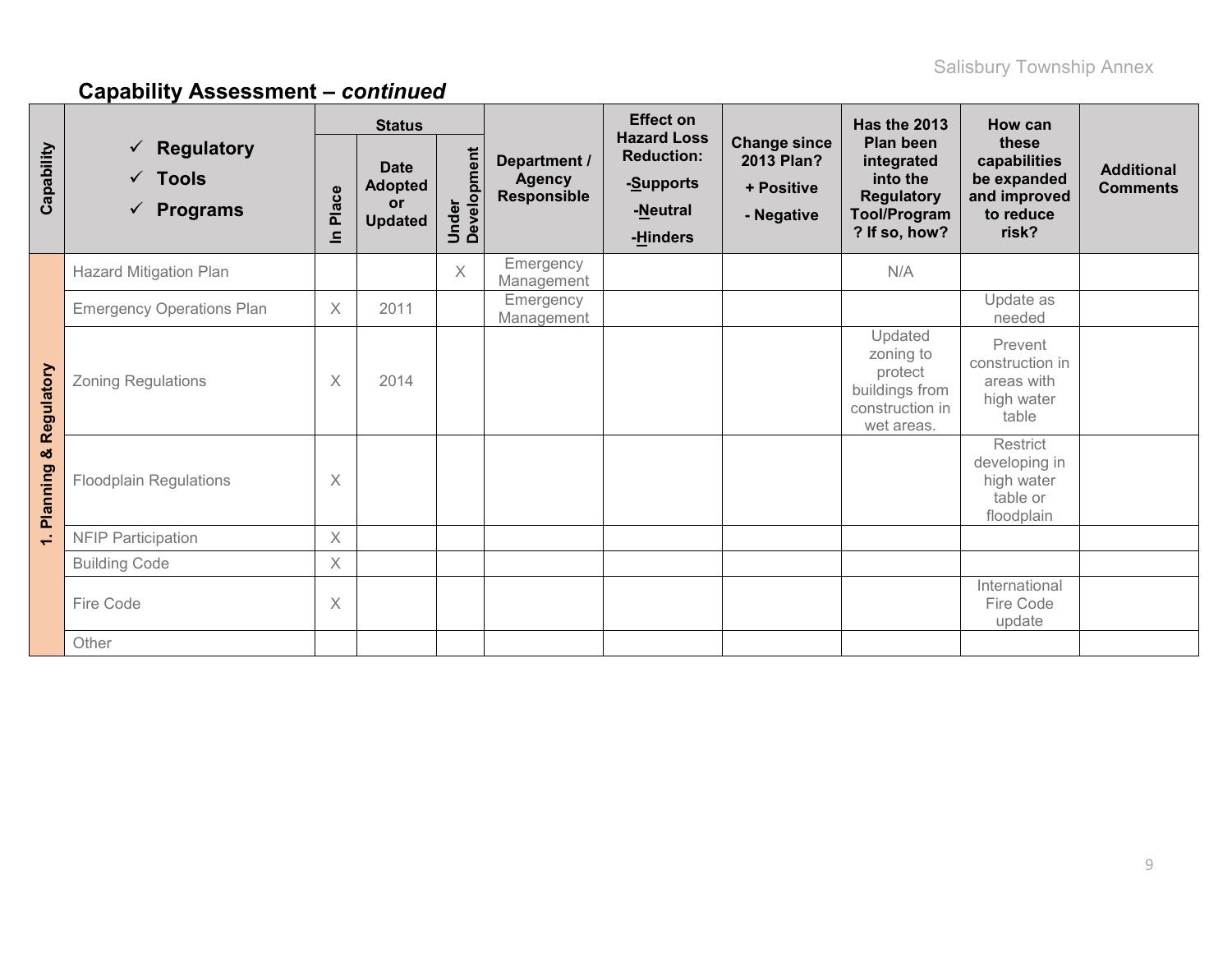| Capability              | $\checkmark$ Staff<br><b>Personnel</b><br><b>Resources</b><br>✓                                                                  | <b>Yes</b> | <b>No</b> | Department /<br><b>Agency</b>                                                        | Change<br><b>since 2013</b><br>Plan?<br>+ Positive<br>- Negative | How can these<br>capabilities be<br>expanded and<br>improved to<br>reduce risk? | <b>Additional</b><br><b>Comments</b> |
|-------------------------|----------------------------------------------------------------------------------------------------------------------------------|------------|-----------|--------------------------------------------------------------------------------------|------------------------------------------------------------------|---------------------------------------------------------------------------------|--------------------------------------|
|                         | Planners (with land use / land development knowledge)                                                                            | $\times$   |           | Planning<br>Commission                                                               |                                                                  |                                                                                 |                                      |
|                         | Planners or engineers (with natural and / or human-caused hazards<br>knowledge)                                                  | $\times$   |           | Township<br>Engineer                                                                 |                                                                  |                                                                                 |                                      |
|                         | Engineers or professionals trained in building and / or infrastructure<br>construction practices (including building inspectors) | X          |           | Township<br>Engineer, our 3rd<br>party reviewer for<br>code<br>requirements          |                                                                  |                                                                                 |                                      |
| Technology              | <b>Emergency Manager</b>                                                                                                         | X          |           | Emergency<br>Management                                                              |                                                                  | Add assistants<br>or replacement<br>for EOC<br>centers                          |                                      |
| ×<br>Administrative     | Floodplain administrator / manager                                                                                               | $\times$   |           | Director of<br>Planning &<br>Zoning /<br>Floodplain<br>Administrator                 |                                                                  |                                                                                 |                                      |
|                         | Land surveyors                                                                                                                   |            | $\times$  |                                                                                      |                                                                  |                                                                                 |                                      |
| $\overline{\mathbf{a}}$ | Staff familiar with the hazards of the community                                                                                 | $\times$   |           | MS4 Coordinator,<br><b>Public Works</b><br>Department, Fire<br>personnel &<br>police |                                                                  | Restructure - 59                                                                |                                      |
|                         | Personnel skilled in Geographical Information Systems (GIS) and / or<br>FEMA's HAZUS program                                     | $\times$   |           | Code Official,<br>Planning<br>Director,<br>Township<br>Engineer                      |                                                                  |                                                                                 |                                      |
|                         | Grant writers or fiscal staff to handle large / complex grants                                                                   |            |           |                                                                                      |                                                                  |                                                                                 |                                      |
|                         | Other                                                                                                                            |            |           |                                                                                      |                                                                  |                                                                                 |                                      |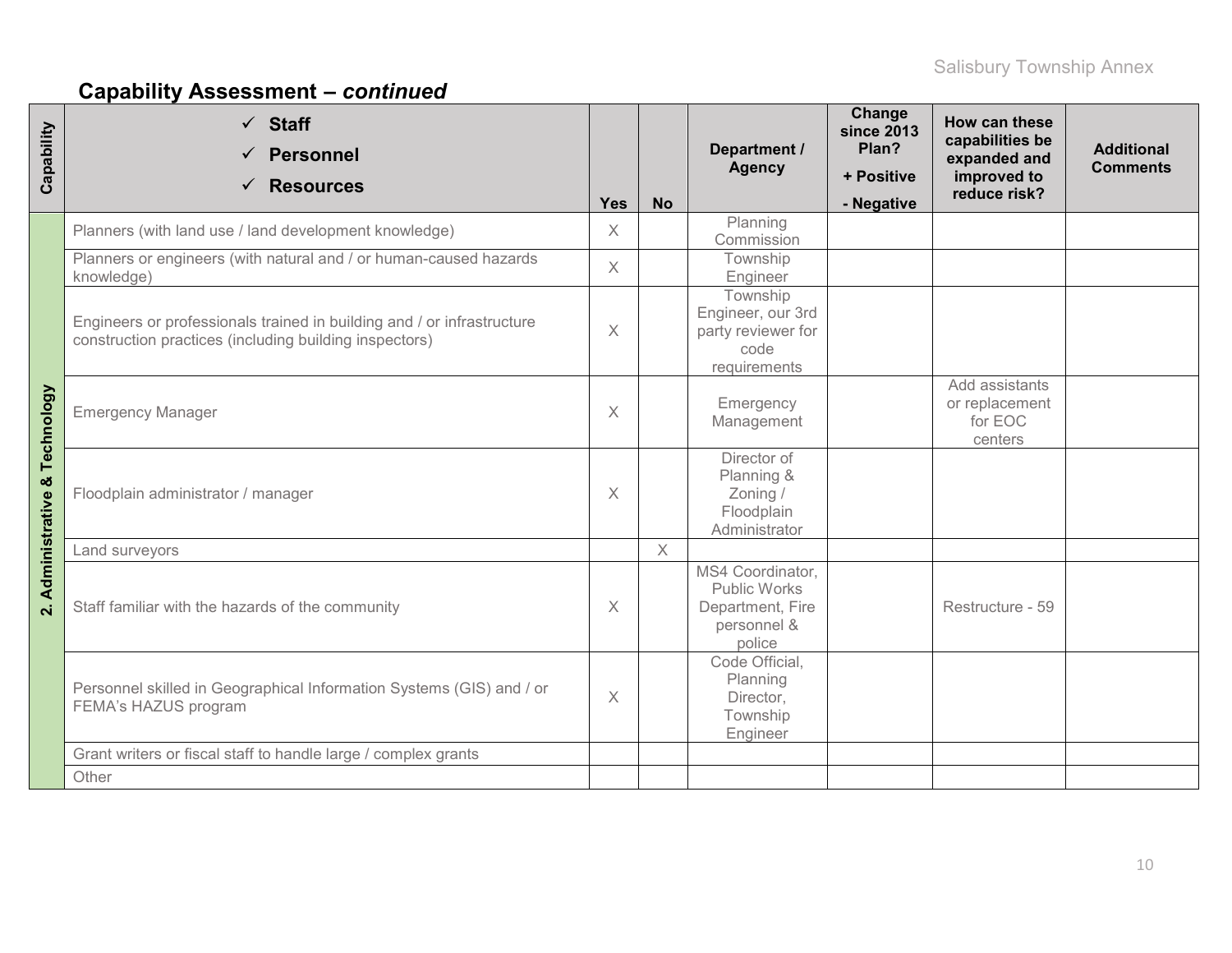| Capability                       |                                                         | <b>Yes</b> | <b>No</b> | Department /<br><b>Agency</b> | <b>Change since</b><br>2013 Plan?<br>+ Positive<br>- Negative | How can these<br>capabilities be<br>expanded and<br>improved to<br>reduce risk? | <b>Additional</b><br><b>Comments</b> |
|----------------------------------|---------------------------------------------------------|------------|-----------|-------------------------------|---------------------------------------------------------------|---------------------------------------------------------------------------------|--------------------------------------|
|                                  | Capital improvement programming                         |            | X         |                               |                                                               |                                                                                 |                                      |
|                                  | <b>Community Development Block Grants (CDBG)</b>        |            | $\times$  |                               |                                                               |                                                                                 |                                      |
| $\mathbf{\Omega}$<br>ğ           | Special purposes taxes                                  | X          |           |                               |                                                               |                                                                                 | Fire fund and<br>library fund        |
| $\circ$<br>$\boldsymbol{\omega}$ | Gas / Electricity utility fees                          |            | $\times$  |                               |                                                               |                                                                                 |                                      |
| <u>ତି</u>                        | Water / Sewer fees                                      | $\times$   |           |                               |                                                               |                                                                                 |                                      |
| cial                             | Stormwater utility fees                                 |            | $\times$  |                               |                                                               |                                                                                 |                                      |
| ă                                | Development impact fees                                 |            | Χ         |                               |                                                               |                                                                                 |                                      |
| Êir                              | General obligation, revenue, and / or special tax bonds |            |           |                               |                                                               |                                                                                 |                                      |
| ო                                | Partnering arrangements or intergovernmental agreements | X          |           |                               |                                                               |                                                                                 | ambulance<br>Fire /<br>police        |
|                                  | Other                                                   |            |           |                               |                                                               |                                                                                 |                                      |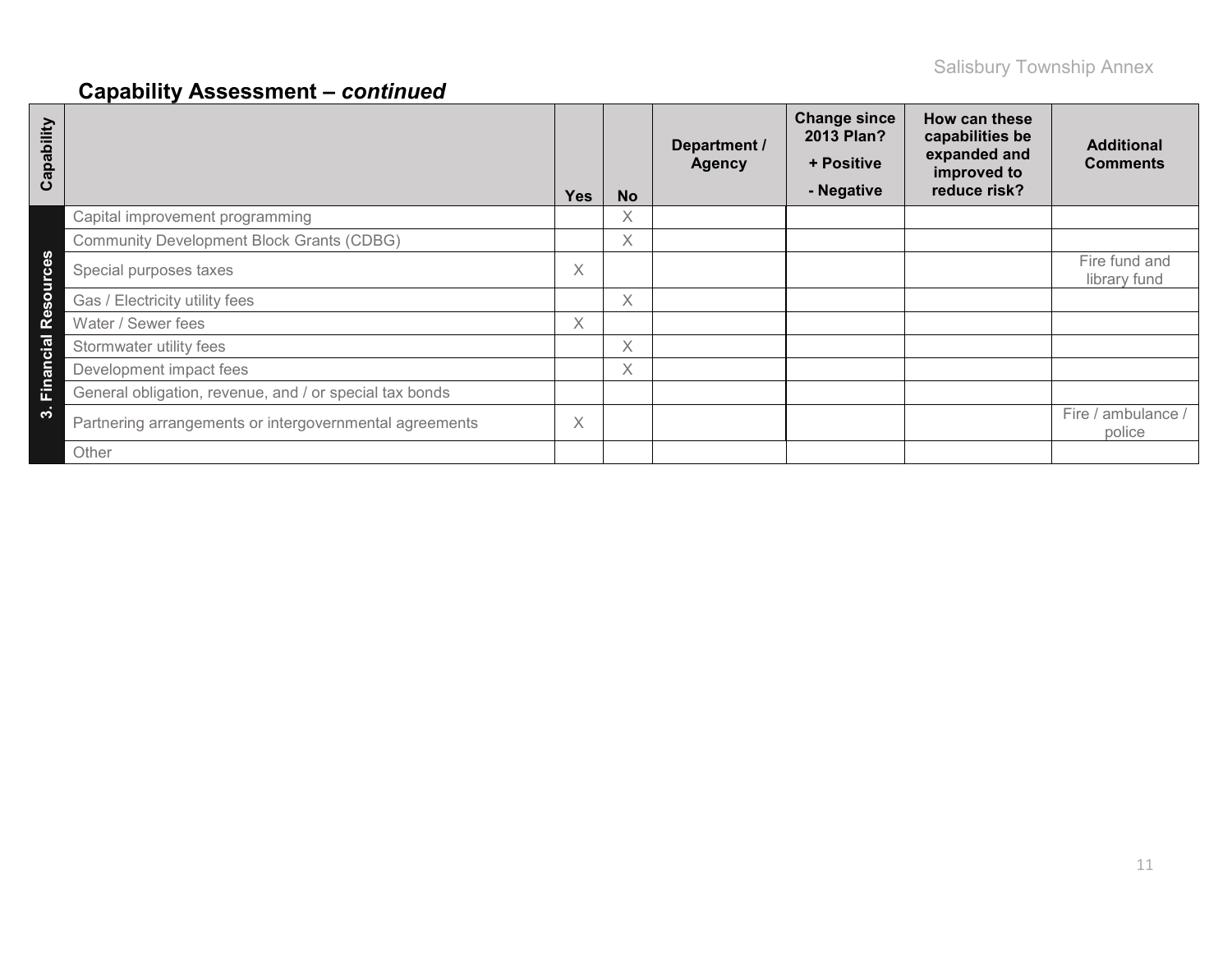| Capability             | Program<br>$\checkmark$<br>Organization                                                                                                                           | <b>Yes</b> | <b>No</b> | <b>Department / Agency</b>                                                                                           | <b>Change since</b><br>2013 Plan?<br>+ Positive<br>- Negative | How can these<br>capabilities be<br>expanded and<br>improved to<br>reduce risk? | <b>Additional</b><br><b>Comments</b> |
|------------------------|-------------------------------------------------------------------------------------------------------------------------------------------------------------------|------------|-----------|----------------------------------------------------------------------------------------------------------------------|---------------------------------------------------------------|---------------------------------------------------------------------------------|--------------------------------------|
|                        | <b>Firewise Communities Certification</b>                                                                                                                         |            | X         | <b>Public Safety</b>                                                                                                 |                                                               | Add fire prevention<br>initiatives, such as<br>education                        |                                      |
|                        | <b>StormReady Certification</b>                                                                                                                                   |            |           |                                                                                                                      |                                                               |                                                                                 |                                      |
|                        | Natural disaster or safety-related school programs                                                                                                                |            | $\times$  | <b>Public Safety</b>                                                                                                 |                                                               | Add fire prevention                                                             |                                      |
| <b>Outreach</b>        | Ongoing public education or information programs such as,<br>responsible water use, fire safety, household preparedness, and<br>environmental education.          | $\times$   |           | <b>Public Safety</b>                                                                                                 |                                                               | Increase education<br>information                                               |                                      |
| ఱ                      | Public-private partnership initiatives addressing disaster related<br>issues.                                                                                     |            |           |                                                                                                                      |                                                               |                                                                                 |                                      |
| Education<br>$\vec{r}$ | Local citizen groups or non-profit organizations focused on<br>environmental protection, emergency preparedness, access and<br>functional needs populations, etc. |            |           | Salisbury<br>Township has an<br>Environmental<br>Advisory<br>Council that provides<br>education to the<br>community. |                                                               |                                                                                 |                                      |
|                        | Other                                                                                                                                                             |            |           |                                                                                                                      |                                                               |                                                                                 |                                      |

| ξÎ<br>Capabil   |                                | Limited | <b>Degree of Capability</b><br><b>Moderate</b> | High     | Change since the 2013 Hazard<br><b>Mitigation Plan?</b><br>If so, how? | <b>Additional Comments</b> |
|-----------------|--------------------------------|---------|------------------------------------------------|----------|------------------------------------------------------------------------|----------------------------|
|                 | <b>Planning and Regulatory</b> |         |                                                | X        |                                                                        |                            |
| essment<br>Self | Administrative and Technical   |         |                                                | $\times$ |                                                                        |                            |
| ູ່ທ່            | Financial                      |         |                                                | X        |                                                                        |                            |
|                 | <b>Education and Outreach</b>  |         |                                                | X        |                                                                        |                            |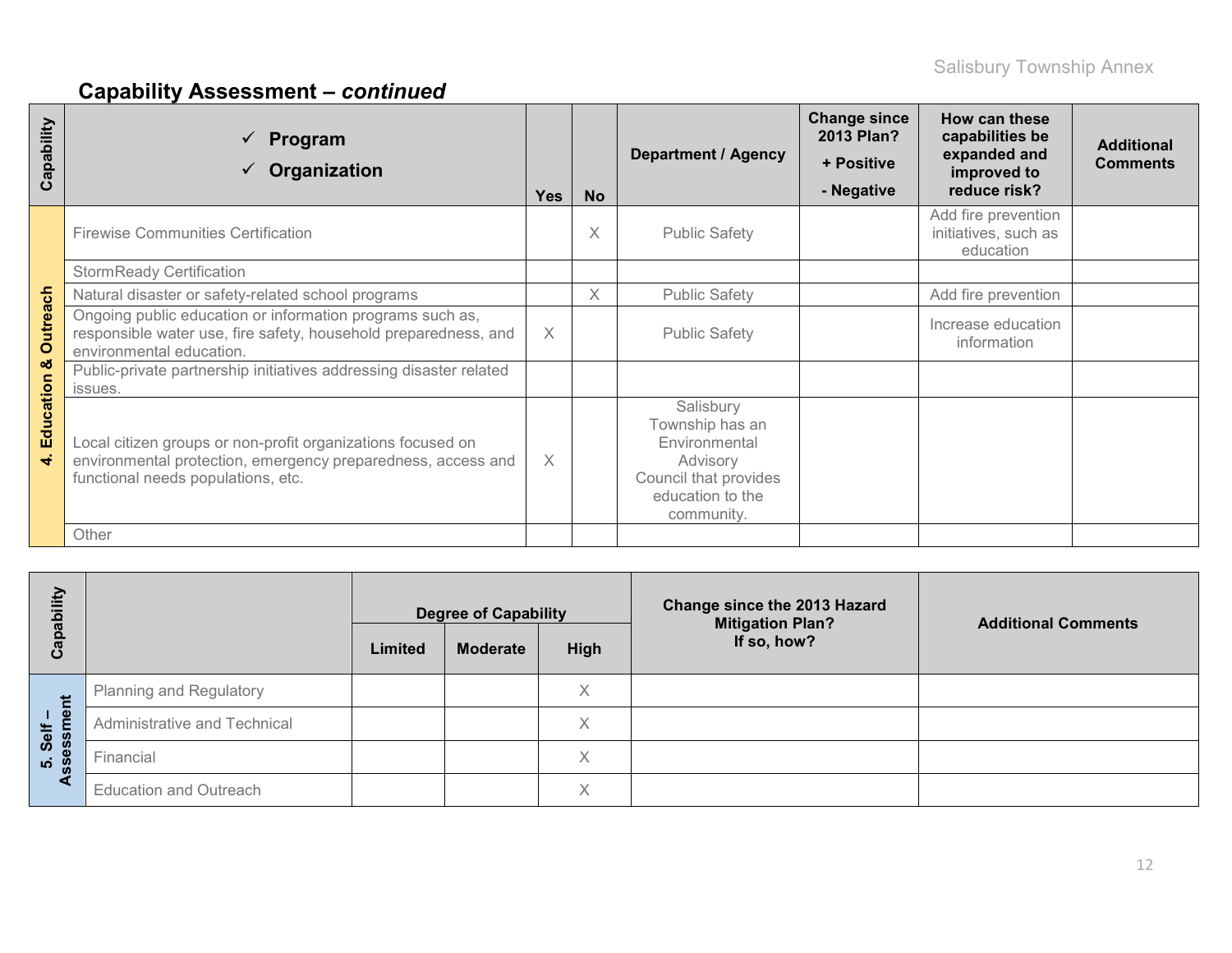### **Known or Anticipated Future Development / Redevelopment**

| Development /<br><b>Property Name</b> | <b>Type of Development</b>                                                        | <b>Number of Structures</b> | Location                               | <b>Known Hazard Zone</b>                                               | <b>Description / Status</b>                                  |
|---------------------------------------|-----------------------------------------------------------------------------------|-----------------------------|----------------------------------------|------------------------------------------------------------------------|--------------------------------------------------------------|
| <b>Sheffield Square Townhouses</b>    | Residential                                                                       | 77                          | 206 E Lynnwood Street                  | High water table,<br>sinkholes                                         | Residential no activity<br>sketch plan submission            |
| Roche Painting                        | 2686 S Pike Avenue,<br>$\overline{2}$<br>Commercial<br>Allentown                  |                             | Sink holes and<br>stormwater impact    | Pending final land<br>development approval with<br>planning commission |                                                              |
| South Mountain Grove                  | Residential                                                                       | 144                         | 400 E Mountain Road,<br>Allentown      | Carbonate geology,<br>stormwater impact                                | Submitted as sketch plan<br>no action                        |
| 237 Chestnut Hill                     | 237 Chestnut Hill Road<br>$\overline{2}$<br>Residential<br>single family dwelling |                             | Stormwater, high<br>winds fallen       | In progress of clearing the<br>land                                    |                                                              |
| Southbury Park                        | 12<br>Residential<br><b>Bethlehem</b>                                             |                             | 1511 Black River Road,                 | high water table,<br>wetland impacts                                   | In progress                                                  |
| Dunkin Donut                          | Commercial                                                                        |                             | Lehigh Street                          | Stormwater, flooding,<br>high traffic                                  | Pending construction                                         |
| <b>McAuliffe Asphalt</b>              | Commercial                                                                        | 3                           | 2937 S 4th Street,<br>Allentown        | Stormwater runoff.<br>impact stream and<br>downstream                  | Potential for<br>redevelopment                               |
| <b>LVHN</b>                           | Commercial                                                                        | 15                          | 1200 S Cedar Crest<br><b>Boulevard</b> | Sinkholes, stormwater<br>impact                                        | Potential to expand and<br>develop                           |
| Kister Tract                          | Conservation<br>residential                                                       | $\overline{2}$              | 415 Mountain Boulevard                 | Sinkholes, stormwater<br>impact                                        | Pending finalization of<br>zoning/planning for open<br>space |
| Scott Auto dealership                 | Commercial                                                                        |                             | Lehigh Street Auto Mile                | Chemicals auto repair                                                  |                                                              |

### **Natural & Non-Natural Event History Specific to Salisbury Township**

| Type of Event and Date(s)               | <b>FEMA Disaster #</b><br>(if applicable) | Local Damage(s) or Loss(es)                                |
|-----------------------------------------|-------------------------------------------|------------------------------------------------------------|
| Pennsylvania COVID-19 Pandemic - 1/2020 | DR-4506-PA                                | Emergency Protective measures to combat COVID-19 Pandemic. |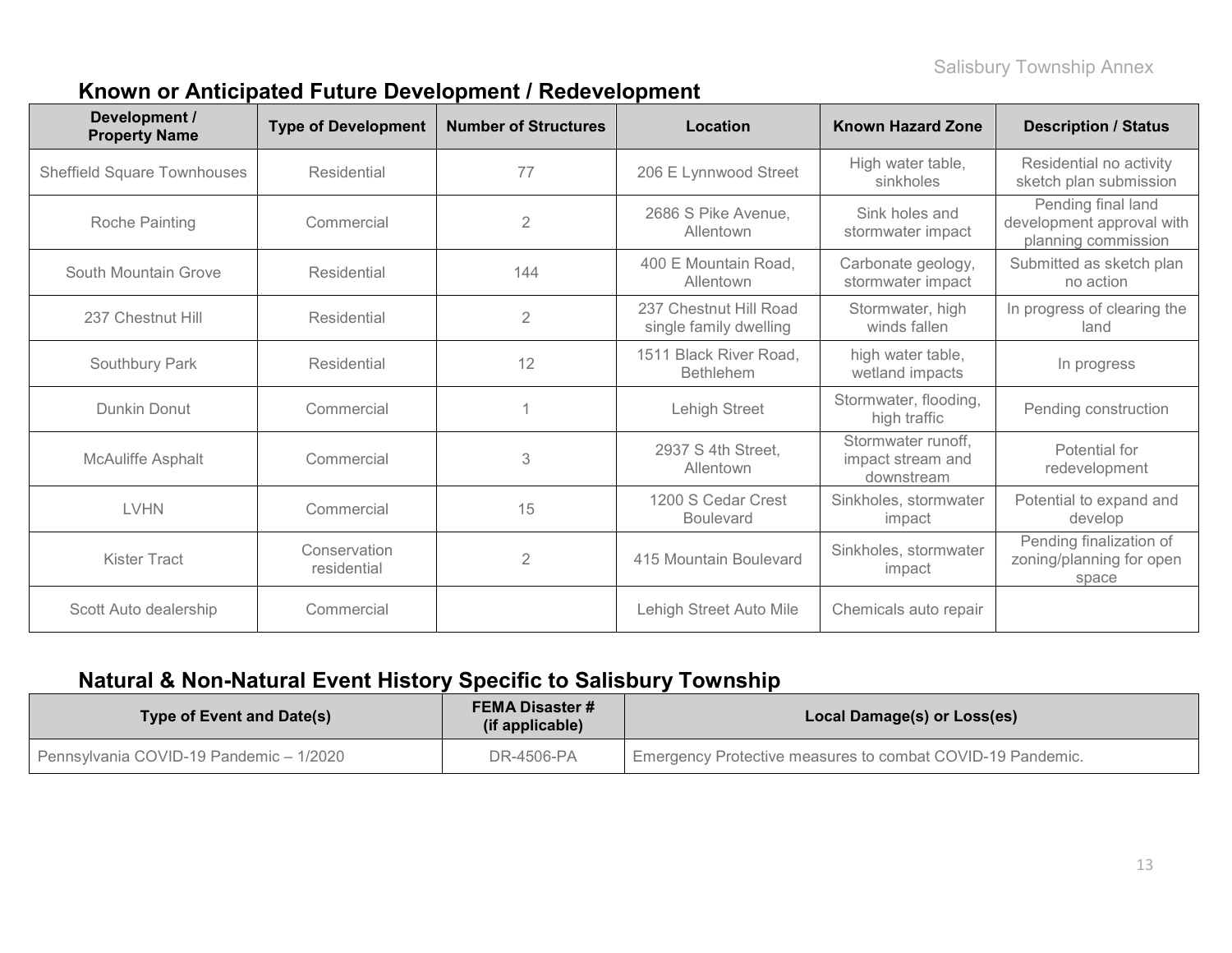# **2013 Municipal Action Plan Status**

|                         |                                                                                                                                                                                                                                                                                                                                                                                                                                                                                                                                    |                          |                            | <b>Status</b> |           |              |                                                                                                              |
|-------------------------|------------------------------------------------------------------------------------------------------------------------------------------------------------------------------------------------------------------------------------------------------------------------------------------------------------------------------------------------------------------------------------------------------------------------------------------------------------------------------------------------------------------------------------|--------------------------|----------------------------|---------------|-----------|--------------|--------------------------------------------------------------------------------------------------------------|
|                         | <b>Existing Mitigation Action</b><br>(from 2013 Hazard Mitigation Plan)                                                                                                                                                                                                                                                                                                                                                                                                                                                            | No Progress /<br>Unknown | Progress<br>$\overline{=}$ | Continuous    | Completed | Discontinued | <b>Additional Comments</b>                                                                                   |
| $\mathbf 1$             | Storm drainage improvements - Lehigh St. flooding, 33rd St. and Lehigh St.<br>(by South Mall)                                                                                                                                                                                                                                                                                                                                                                                                                                      |                          |                            |               | $\times$  |              | PennDOT worked on the issue along<br>with South Mall. Action not carried<br>through to the 2018 Action Plan. |
| $\overline{2}$          | Adopt and implement measures to mitigate the risk of sinkholes on new construction.<br>Specifically, adopt a carbonate bedrock standard.                                                                                                                                                                                                                                                                                                                                                                                           |                          |                            | $\times$      |           |              |                                                                                                              |
| $\mathbf{3}$            | Maintain compliance with and good-standing in the NFIP including adoption and<br>enforcement of floodplain management requirements (e.g. regulating all new and<br>substantially improved construction in Special Hazard Flood Areas), floodplain<br>identification and mapping, and flood insurance outreach to the community.<br>Further, continue to meet and/or exceed the minimum NFIP standards and criteria<br>through the following NFIP-related continued compliance actions identified below.                            |                          |                            | X             |           |              |                                                                                                              |
| $\overline{\mathbf{4}}$ | Conduct and facilitate community and public education and outreach for residents<br>and businesses to include, but not be limited to, the following to promote and effect<br>natural hazard risk reduction:<br>Provide and maintain links to the HMP website, and regularly post notices on the<br>County/municipal homepage(s) referencing the HMP webpages. Work with<br>neighborhood associations, civic and business groups to disseminate information on<br>flood insurance and the availability of mitigation grant funding. |                          |                            | X             |           |              | Public education on going.                                                                                   |
| 5                       | Continue to support the implementation, monitoring,<br>maintenance, and updating of this Plan, as defined in Section 7.0                                                                                                                                                                                                                                                                                                                                                                                                           |                          |                            | $\times$      |           |              | On-going                                                                                                     |
| $6\phantom{1}6$         | Complete the ongoing updates of the Comprehensive Emergency Management<br>Plans                                                                                                                                                                                                                                                                                                                                                                                                                                                    |                          |                            | $\times$      |           |              | On-going                                                                                                     |
| $\overline{7}$          | Create/enhance/ maintain mutual aid agreements with neighboring communities for<br>continuity of operations.                                                                                                                                                                                                                                                                                                                                                                                                                       |                          |                            | $\times$      |           |              | On-going                                                                                                     |
| 8                       | Identify and develop agreements with entities that can provide support with<br>FEMA/PEMA paperwork after disasters; qualified damage assessment personnel -<br>Improve post-disaster capabilities - damage assessment; FEMA/PEMA paperwork<br>compilation, submissions, record- keeping                                                                                                                                                                                                                                            |                          |                            | $\times$      |           |              | On-going                                                                                                     |
| 9                       | Work with regional agencies (i.e. County and PEMA) to help develop damage<br>assessment capabilities at the local level through such things as training programs,<br>certification of qualified individuals (e.g. code officials, floodplain managers,<br>engineers)                                                                                                                                                                                                                                                               |                          |                            | $\times$      |           |              | On-going                                                                                                     |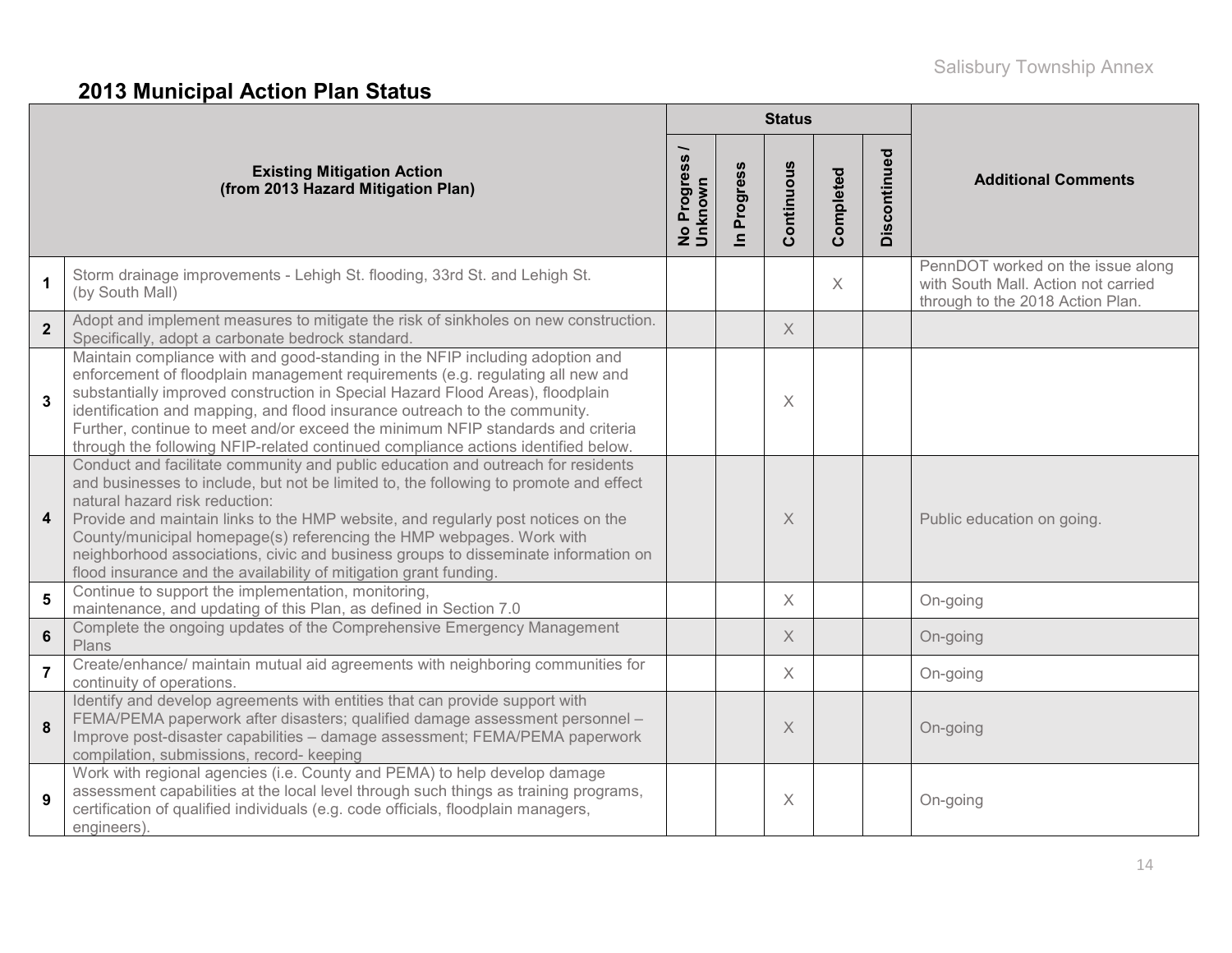#### **Notes:**

- **1.** Actions not carried through to the 2018 Action Plan are so noted.
- **2.** To maintain National Flood Insurance Program (NFIP) compliance, actions related to the NFIP were carried through to the 2018 Action Plan even if identified by the municipality as completed.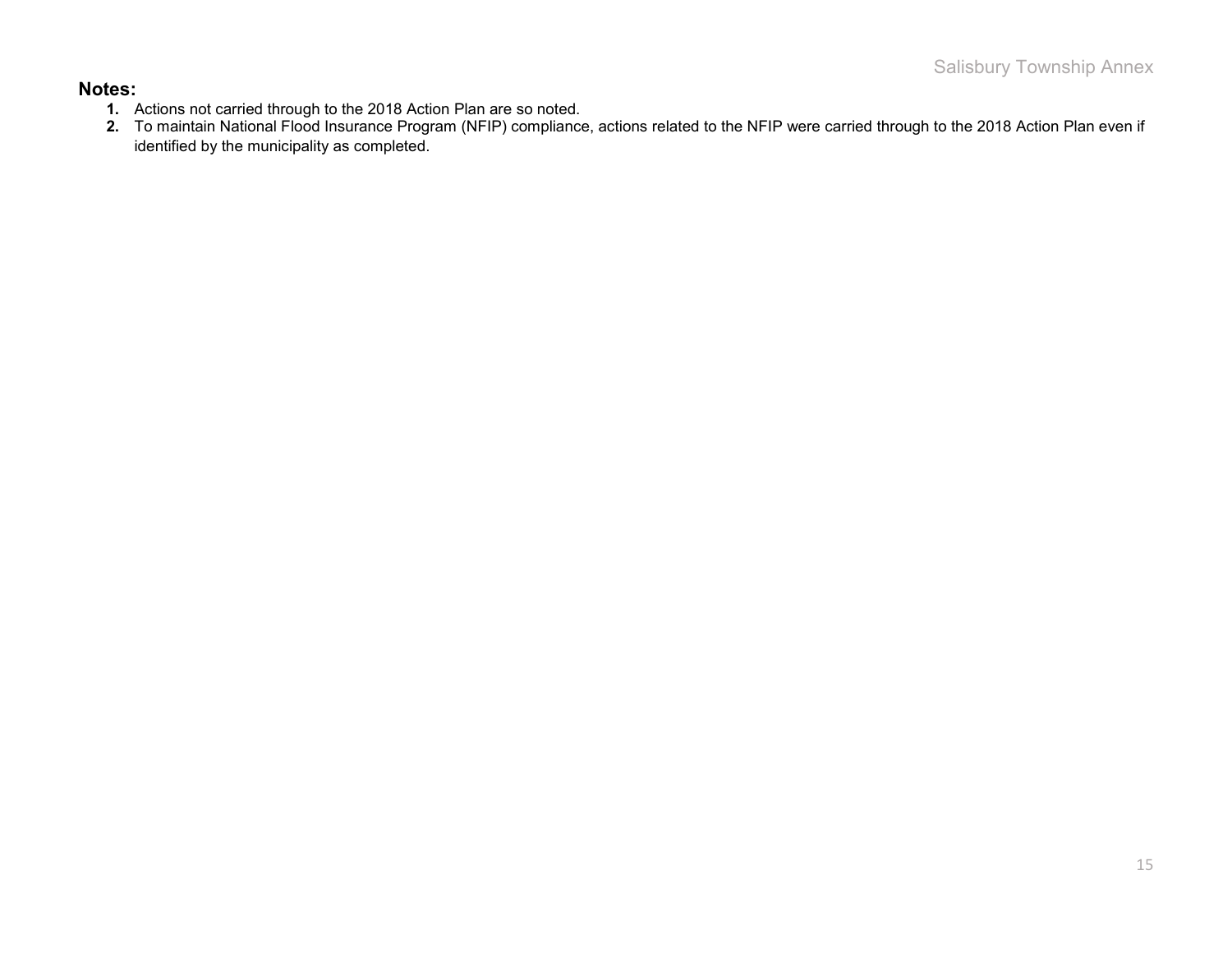# **2018 Mitigation Action Plan**

| <b>Mitigation Action</b> |                                                                                                                                                                                                                                                                                                                                                                                                                                                                                                                                                               | <b>Mitigation</b><br><b>Technique</b><br>Category | Hazard(s)<br><b>Addressed</b> | <b>Priority</b><br>(H/M/L) | <b>Estimated</b><br>Cost | <b>Potential</b><br><b>Funding</b> | <b>Lead Agency</b><br>/ Department                                                                                               | Implementation<br><b>Schedule</b> | <b>Applies to</b><br>New and / or<br><b>Existing</b><br><b>Structures</b> |
|--------------------------|---------------------------------------------------------------------------------------------------------------------------------------------------------------------------------------------------------------------------------------------------------------------------------------------------------------------------------------------------------------------------------------------------------------------------------------------------------------------------------------------------------------------------------------------------------------|---------------------------------------------------|-------------------------------|----------------------------|--------------------------|------------------------------------|----------------------------------------------------------------------------------------------------------------------------------|-----------------------------------|---------------------------------------------------------------------------|
| $\mathbf{1}$             | Adopt and implement measures to<br>mitigate the risk of sinkholes on new<br>construction. Specifically, adopt a<br>carbonate bedrock standard.                                                                                                                                                                                                                                                                                                                                                                                                                | Local plans<br>Regulations                        | Subsidence/<br>Sinkholes      | High                       | Low                      | Township<br><b>Budget</b>          | Township                                                                                                                         |                                   | New &<br>Existing                                                         |
| $\mathbf{2}$             | Maintain compliance with and good-<br>standing in the NFIP including<br>adoption and enforcement of<br>floodplain management requirements<br>(e.g. regulating all new and<br>substantially improved construction in<br>Special Hazard Flood Areas),<br>floodplain identification and mapping,<br>and flood insurance outreach to the<br>community.<br>Further, continue to meet and/or<br>exceed the minimum NFIP standards<br>and criteria through the following<br>NFIP-related continued compliance<br>actions identified below.                           | Local plans<br>$\alpha$<br>Regulations            | Flood                         | <b>High</b>                | $Low -$<br>Medium        | Local<br><b>Budget</b>             | Municipality<br>(via Municipal<br>Engineer/NFIP<br>Floodplain<br>Administrator)<br>with support<br>from PEMA,<br><b>ISO FEMA</b> | Ongoing                           | New &<br>Existing                                                         |
| $\mathbf{3}$             | Conduct and facilitate community and<br>public education and outreach for<br>residents and businesses to include,<br>but not be limited to, the following to<br>promote and effect natural hazard risk<br>reduction:<br>Provide and maintain links to the<br>HMP website, and regularly post<br>notices on the County/municipal<br>homepage(s) referencing the HMP<br>webpages.<br>Work with neighborhood associations,<br>civic and business groups to<br>disseminate information on flood<br>insurance and the availability of<br>mitigation grant funding. | Education<br>$\&$<br>Awareness                    | All Hazards                   | High                       | Low-<br>Medium           | Municipal<br><b>Budget</b>         | Municipality<br>with support<br>from Planning<br>Partners,<br>PEMA, FEMA                                                         | Short-term                        | N/A                                                                       |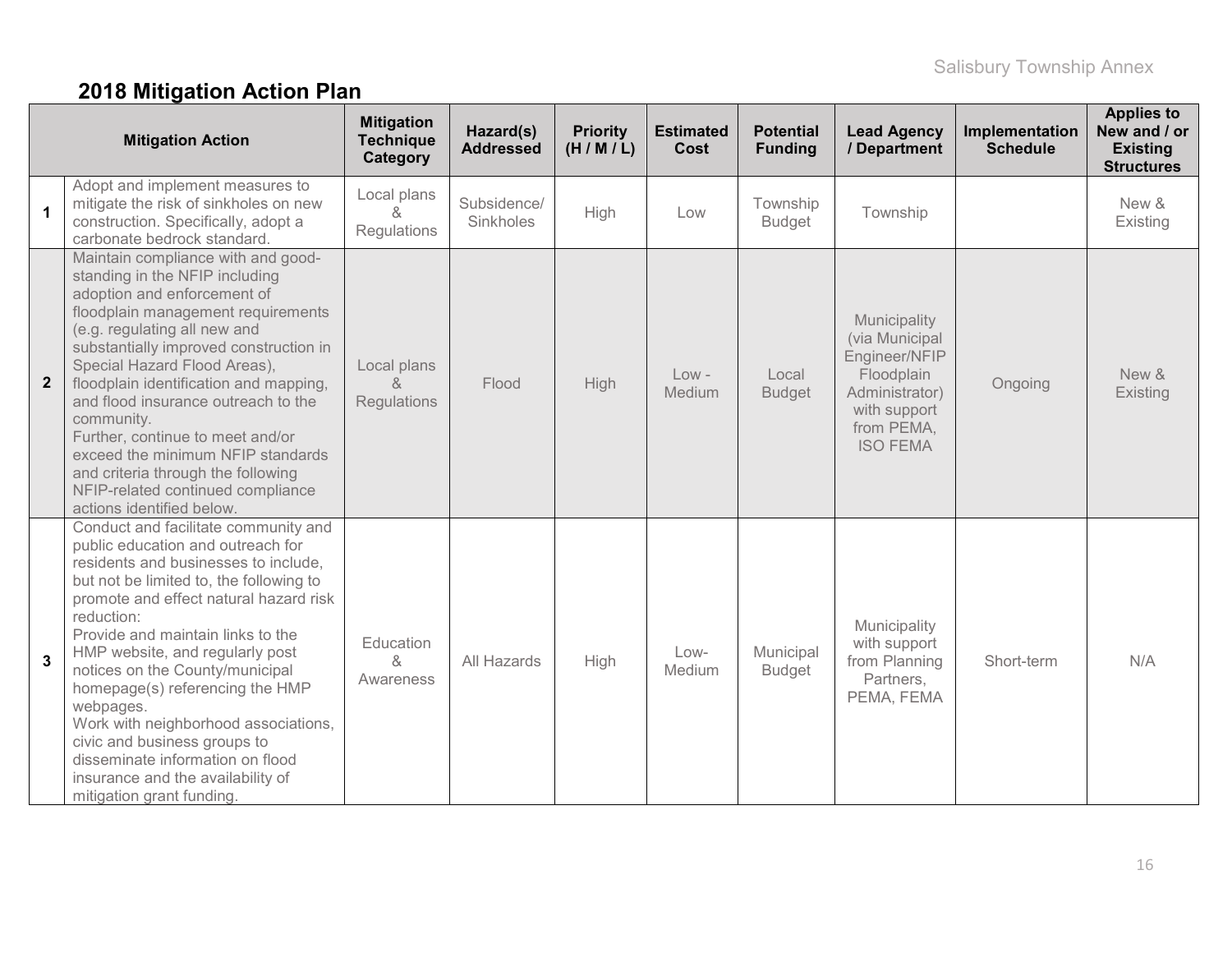# **2018 Mitigation Action Plan –** *continued*

| <b>Mitigation Action</b> |                                                                                                                                                                                                                                                                                  | <b>Mitigation</b><br><b>Technique</b><br>Category | Hazard(s)<br><b>Addressed</b> | <b>Priority</b><br>(H/M/L) | <b>Estimated</b><br>Cost                  | <b>Potential</b><br><b>Funding</b>                                                                        | <b>Lead Agency</b><br>/ Department                                                                                                                                        | Implementation<br><b>Schedule</b>                 | <b>Applies to</b><br>New and / or<br><b>Existing</b><br><b>Structures</b> |
|--------------------------|----------------------------------------------------------------------------------------------------------------------------------------------------------------------------------------------------------------------------------------------------------------------------------|---------------------------------------------------|-------------------------------|----------------------------|-------------------------------------------|-----------------------------------------------------------------------------------------------------------|---------------------------------------------------------------------------------------------------------------------------------------------------------------------------|---------------------------------------------------|---------------------------------------------------------------------------|
| $\boldsymbol{4}$         | Continue to support the<br>implementation, monitoring,<br>maintenance, and updating of this<br>Plan, as defined in Section 7.0                                                                                                                                                   | All<br>Categories                                 | All Hazards                   | <b>High</b>                | $Low -$<br>High (for<br>5-year<br>update) | Municipal<br>Budget,<br>possibly<br><b>FEMA</b><br>Mitigation<br>Grant<br>Funding for<br>5-year<br>update | Municipality<br>(via mitigation<br>planning point<br>of contacts)<br>with support<br>from Planning<br>Partners<br>(through their<br>Points of<br>Contact),<br><b>PEMA</b> | Ongoing                                           | New &<br>Existing                                                         |
| 5                        | Complete the ongoing updates of the<br><b>Comprehensive Emergency</b><br><b>Management Plans</b>                                                                                                                                                                                 | Local plans<br>&<br>Regulations                   | All Hazards                   | High                       | Low                                       | Municipal<br><b>Budget</b>                                                                                | Municipality<br>with support<br>from PEMA                                                                                                                                 | Ongoing                                           | New &<br>Existing                                                         |
| $6\phantom{1}$           | Create/enhance/maintain mutual aid<br>agreements with neighboring<br>communities for continuity of<br>operations.                                                                                                                                                                | All<br>Categories                                 | All Hazards                   | High                       | Low                                       | Municipal<br><b>Budget</b>                                                                                | Municipality w/<br>support from<br>surrounding<br>municipalities<br>and County                                                                                            | Ongoing                                           | New &<br>Existing                                                         |
| $\overline{7}$           | Develop and maintain capabilities to<br>process FEMA/PEMA paperwork after<br>disasters; qualified damage<br>assessment personnel - Improve<br>post-disaster capabilities - damage<br>assessment; FEMA/PEMA paperwork<br>compilation, submissions, record<br>keeping.             | Education<br>&<br>Awareness                       | All Hazards                   | Medium                     | Medium                                    | Municipal<br><b>Budget</b>                                                                                | Municipality<br>with support<br>from County,<br>PEMA, FEMA                                                                                                                | Short-term                                        | N/A                                                                       |
| 8                        | Work with regional agencies (i.e.<br>County and PEMA) to help develop<br>damage assessment capabilities at<br>the local level through such things as<br>training programs, certification of<br>qualified individuals (e.g. code<br>officials, floodplain managers,<br>engineers) | Education<br>&<br>Awareness                       | All Hazards                   | Medium                     | <b>Medium</b>                             | Municipal<br>budget,<br><b>FEMA</b><br><b>HMA</b> grant<br>programs                                       | Municipality<br>with support<br>from County,<br><b>PEMA</b>                                                                                                               | Short-,<br>long-term<br>(depending on<br>funding) | N/A                                                                       |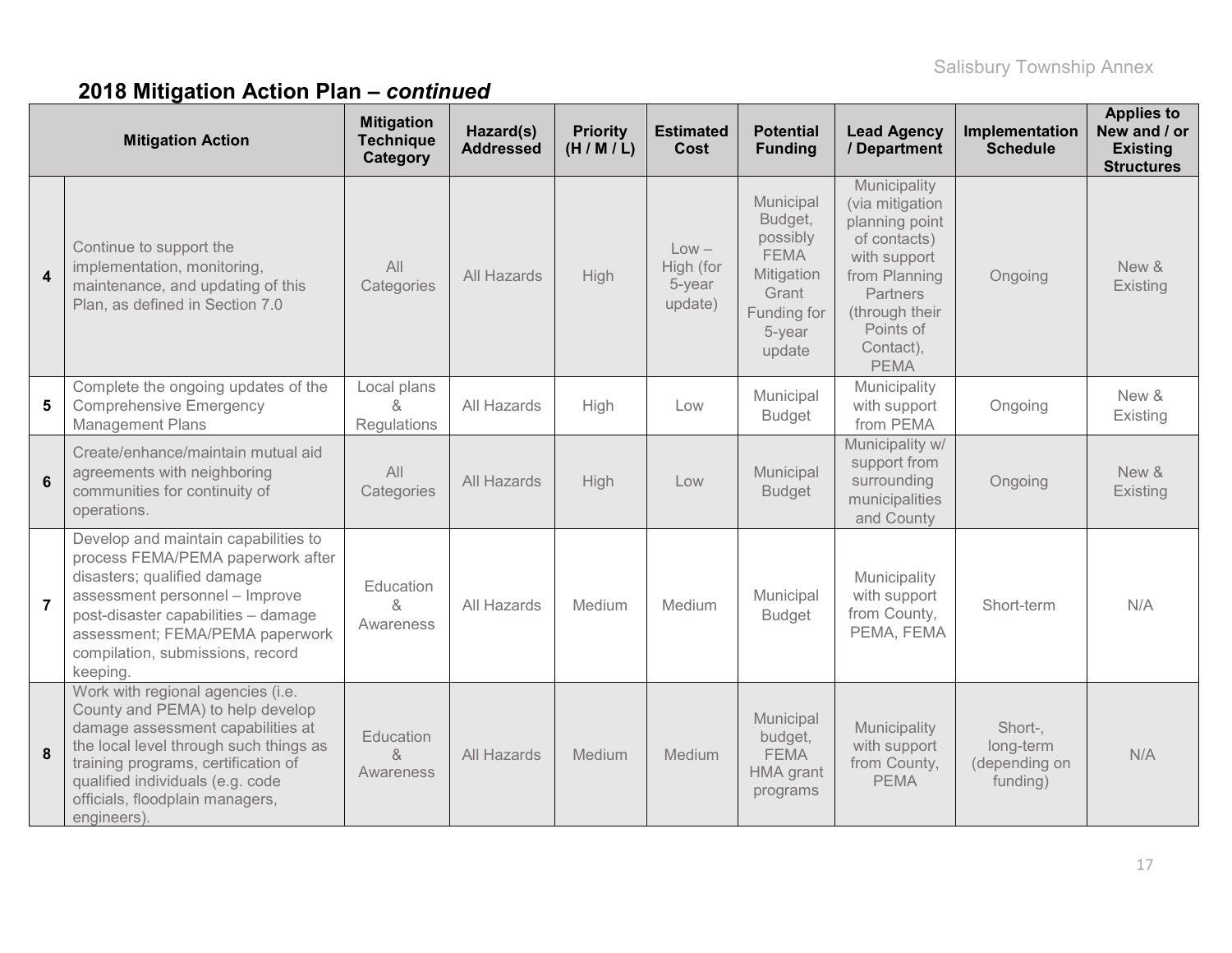# **2018 Mitigation Action Plan –** *continued*

| <b>Mitigation Action</b> |                                                                                                                                                                                                       | <b>Mitigation</b><br><b>Technique</b><br>Category | Hazard(s)<br><b>Addressed</b>                          | <b>Priority</b><br>(H/M/L) | <b>Estimated</b><br>Cost | <b>Potential</b><br><b>Funding</b>                | <b>Lead Agency /</b><br><b>Department</b>             | Implementation<br><b>Schedule</b> | <b>Applies to</b><br>New and / or<br><b>Existing</b><br><b>Structures</b> |
|--------------------------|-------------------------------------------------------------------------------------------------------------------------------------------------------------------------------------------------------|---------------------------------------------------|--------------------------------------------------------|----------------------------|--------------------------|---------------------------------------------------|-------------------------------------------------------|-----------------------------------|---------------------------------------------------------------------------|
| 9                        | Coordinate with the County<br><b>Emergency Management Agency</b><br>and PA Department of Health,<br>which is responsible for setting up<br>points of distribution and providers<br>for immunizations. | Local plans<br>Regulations                        | Pandemic<br>and<br><b>Infectious</b><br><b>Disease</b> | Medium                     | \$10,000                 | CDC.<br>Department<br>of Health                   | <b>Public Safety</b>                                  | Unknown                           | N/A                                                                       |
| 10                       | Devise an employee vaccination<br>and immunization plan to prevent<br>an outbreak within the municipal<br>employee ranks.                                                                             | Local plans<br>&<br><b>Regulations</b>            | Pandemic<br>and<br><b>Infectious</b><br><b>Disease</b> | Medium                     | \$10,000                 | CDC,<br>Department<br>of Health                   | <b>Public Safety</b>                                  | Unknown                           | N/A                                                                       |
| 11                       | Devise a public education and<br>outreach plan regarding disease<br>prevention.                                                                                                                       | Education<br>&<br>Awareness                       | Pandemic<br>and<br>Infectious<br><b>Disease</b>        | Medium                     | \$10,000                 | CDC,<br>Department<br>of Health                   | <b>Public Safety</b>                                  | Unknown                           | N/A                                                                       |
| 12                       | Provide education and outreach to<br>residents regarding how to prevent<br>the spread of invasive species,<br>including quarantine procedures.                                                        | Education<br>$\alpha$<br>Awareness                | Invasive<br>Species                                    | Medium                     | \$15,000                 | Grants,<br>Department<br>$\circ$ f<br>Agriculture | Planning/Codes                                        | 12 months                         | N/A                                                                       |
| 13                       | Develop a neighborhood cleanup<br>plan designed to remove discarded<br>tires, trash and other items in<br>which standing water can form.                                                              | Education<br>$\alpha$<br>Awareness                | Invasive<br><b>Species</b>                             | Medium                     | \$15,000                 | Grants,<br>Department<br>of<br>Agriculture        | Planning/Codes                                        | 12 months                         | N/A                                                                       |
| 14                       | Provide training and education for<br>first responders to ensure effective<br>emergency care.                                                                                                         | Local plans<br>$\alpha$<br><b>Regulations</b>     | Drug<br>Overdose<br>Crisis                             | High                       | \$10,000                 | Grants,<br>PEMA,<br>FEMA,<br><b>PCCD</b>          | <b>Township Police</b><br>Department/Public<br>Safety | 12 months                         | N/A                                                                       |
| 15                       | Provide education and outreach,<br>especially in K-12, regarding drug<br>abuse prevention.                                                                                                            | Education<br>&<br>Awareness                       | Drug<br>Overdose<br>Crisis                             | High                       | \$10,000                 | Grants,<br>PEMA,<br>FEMA,<br><b>PCCD</b>          | <b>Township Police</b><br>Department/Public<br>Safety | 12 months                         | N/A                                                                       |